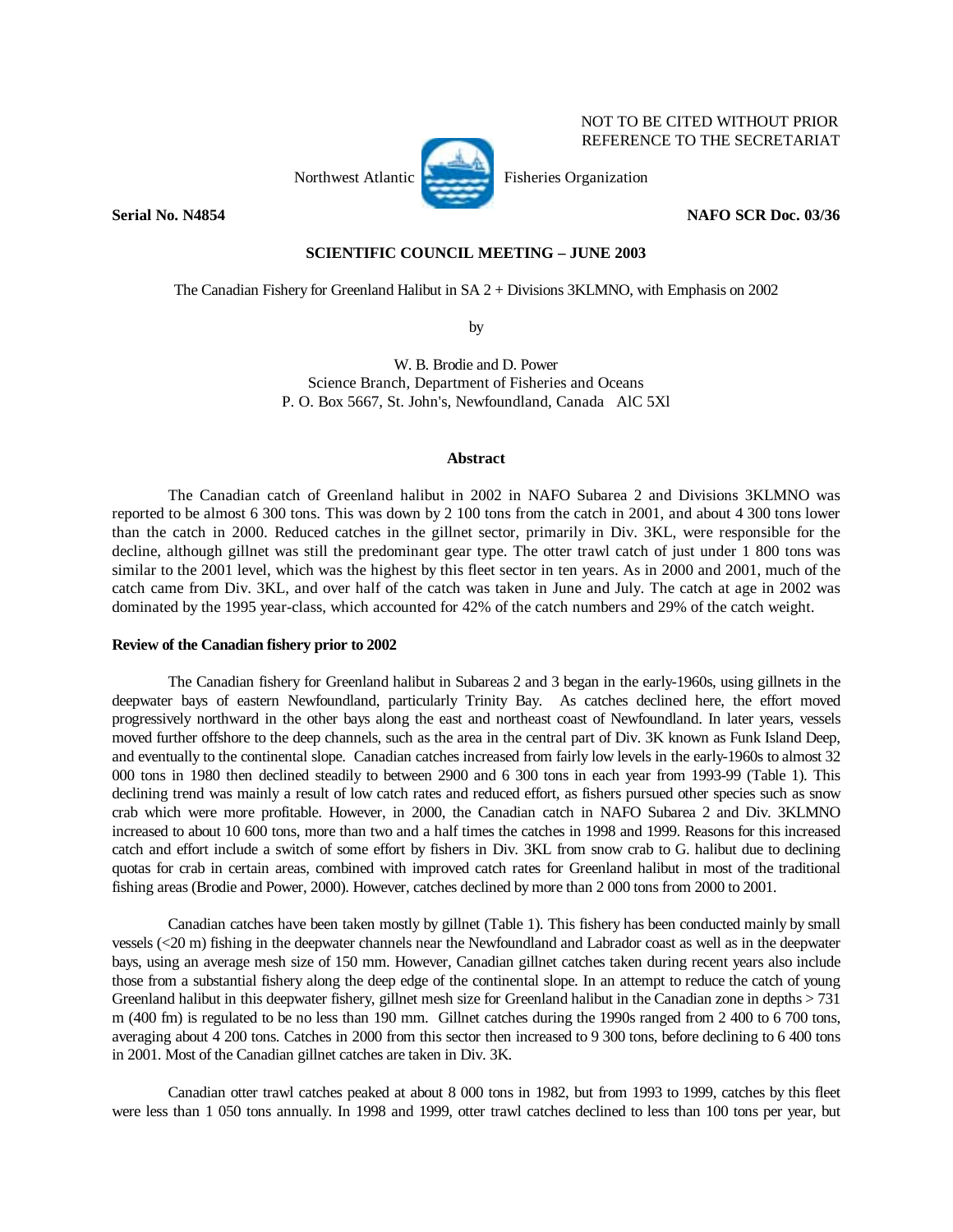increased sharply in 2000 to almost 1 300 tons, then increased again in 2001 to just over 1 800 tons, which is the highest level since 1992 (Table 1). Much of the otter trawl catch occurs in the slope area around the boundary between Div. 3K and 3L.

 Catches from Subarea 2 were very low prior to the mid-1970s, then increased to a peak around 9 000 tons in 1982. Since 1991, catches from Subarea 2 have been in the range of 1 000 to 2 500 tons per year, and were stable around 1 300 tons during 1999-2001. Most of the catch from Subarea 2 has come from Div. 2J, although catches in 1993-96 were higher in Div. 2GH combined compared to Div. 2J. In most years, Div. 3K has produced the largest Canadian catches, peaking around 18 000 tons in 1979-80. Peak catches of around 13 000 tons in Div 3L occurred in 1966-67 and 1980. Catches in Div. 3M and 3N have been negligible, and catches in Div. 3O increased from similar low levels to a few hundred tons per year from 1993-1999, peaking at 567 tons in 2000. The catch in Div. 2GH declined from values around 1 400 tons in 1994-95 to less than 325 tons per year from 1999 to 2001.

#### **The Canadian fishery in 2002**

 The spatial and temporal patterns in the Canadian fishery for G. halibut in 2002 were generally similar to those observed in 2000-01, although there were some notable differences. The total reported catch was about 6 300 tons, having declined by approximately 2 000 tons in each of 2001 and 2002. Most of the decline occurred in the gillnet sector, mainly in the shallow-water fisheries (Tables 3a and 3b). Breakdowns of this catch by gear, Division, depth range and month are shown in Tables 3 and 4. As was the case in 2000-01, the dominant gear by far was gillnet. However, in 2002 the catches in the shallow and deep zones were almost equal, contrasting to 2001 when catches in the shallow zone being about 70% higher than the catch in the deeper zone. These catches are referred to in Tables 3 and 4 as GN<400 and GN>400. Longline catches, which have not exceeded 130 tons per year since the early-1970s, increased to 650 tons in 2002, mostly in Div. 2GH. The otter trawl catch in 2002 was similar to 2001, when 1 833 tons were the highest catch by this fleet sector since 1992. Catches in Subarea 2 in 2002 increased to almost 1 800 tons, which is above the 1 300 ton level of 1999-2001. Much of this increase was due to the higher longline catches in Div. 2GH. Most of the drop in catch in 2002 occurred in Div 3L (Table 2), followed closely by Div. 3K.

 Figures 1-3 show the location of most of the Canadian catch of Greenland halibut in 2000-2. These data were aggregated by 10-minute squares, from logbook records, and in 2002, account for almost 6 000 tons of the total catch of 6 290 tons. The spatial distributions of the 2000 and 2001 fisheries were quite similar (Fig. 1 and 2). Most of the fishery in all years occurred between 48°N and 51°N latitude, although there was an increase in catches in Div. 2GH in 2002, which are north of 56°N latitude. Another difference in 2002 was the reduction in catch from the central Div. 3K (Funk Island Deep) area. Fig. 4 shows the location of the 2002 catch by the 4 major gear types (2 gillnet categories, otter trawl, and longline). Most of the otter trawl fishery in 2002 was located in a relatively small area around the slope edge at the border between Div. 3K and 3L, similar to the fishery in 2000 and 2001. The spatial distribution of the deepwater gillnet fishery in 2002 was similar to 2001, although the shallow water gillnet catches were more concentrated towards the slope area in Div. 3K in 2002 compared to 2001 (Brodie and Power, 2002).

 In 2002, the total catch through July was similar to 2001, but declined afterwards compared to 2001. Just over half of the shallow gillnet fishery in 2002 occurred in July (Fig. 5), compared to only 30% in July of 2001. Temporal patterns for the deepwater gillnet and otter trawl fisheries in 2002 were similar to those seen in the 2001 fishery. Most of the catch from the deepwater gillnets occurred in June-August (Fig. 6), while most of the otter trawl fishery occurred during April-June (Fig. 7).

 By-catches in the gillnet fishery include cod and snow crab, particularly in the GN<400 sector, while American plaice and witch flounder were important by-catches in the otter trawl fishery. By-catches of Greenland halibut in the Canadian shrimp fishery have been described in separate papers.

#### **Catch at age**

 Details on the catch at age for previous years can be found in Bowering and Brodie (2000), and Brodie and Power (2001, 2002). Ages 6-8 dominated the Canadian catch in most years, both in the otter trawl and shallow water gillnet fisheries. The deep water gillnet fishery was comprised mainly of larger, older individuals.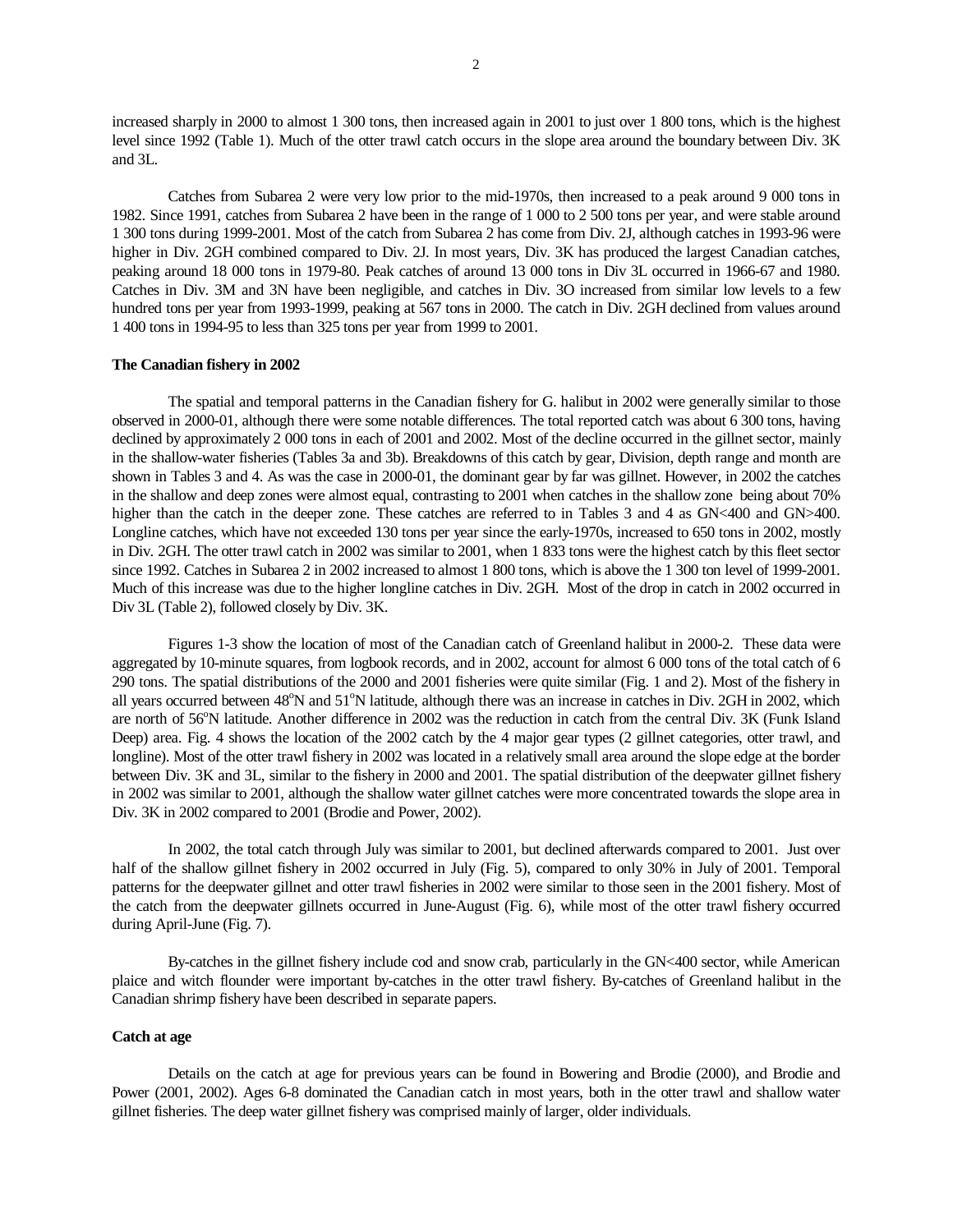Sampling data collected in 2002 by observers at sea and by port samplers, were available from Div. 2GHJ3KLO. The following table shows the number of length measurements by Division and gear type, and the number of otoliths (in italics). The otolith samples from the fixed gear sectors have been combined. In general, sampling levels were improved over 2001, particularly in Subarea 2. The high number of measurements from the otter trawl catch in Div. 3K and 3L is due to the requirement for these large vessels to have 100% observer coverage. For some port samples, the exact catch location in the fishery operating on the boundary of Div. 3K and 3L was not known, and these samples have been assigned as Div. 3K.

|                  | Div. 2GHJ |     | Div. 3K |      | Div. 3L |     | Div. 30 |    |
|------------------|-----------|-----|---------|------|---------|-----|---------|----|
| Gill net $<$ 400 | 270       |     | 5099    |      | 528     |     |         |    |
| Gill net $>400$  | 5018      | 222 | 2534    | 918  | 730     | 101 |         | 49 |
| Longline         | 441       |     |         |      |         |     | 531     |    |
| Otter trawl      | 303       | 75  | 19.791  | 1089 | 12.984  | 551 |         |    |
| Totals           | 6032      | 297 | 27.424  | 2007 | 14.242  | 652 | 531     | 49 |

Age compositions are presented for both gillnet components (GN<400 and GN>400) as well as for longline and otter trawl (Table 5). The peak age in the otter trawl and GN <400 sectors was 7 (1995 year-class), while age 10 (1992 year-class) was most abundant in the catches of deepwater gillnets. These peak ages are similar to those seen in the 2000 and 2001 fisheries. Overall, the catch at age in 2002 was dominated by the 1995 year-class, which accounted for 42% of the catch numbers and 29% of the catch weight. In 2001, the same age (7) accounted for 55% of the catch in numbers and 40% of the catch in weight. As was the case in 2000 and 2001, age 8 was second highest in the catch numbers, followed by age 6. Mean weights at age were calculated using the same lengthweight relationship used for Greenland halibut catch at age in 1998-2001, which was the equation for all Divisions combined, year = 1997 (from Gundersen and Brodie, 1999). With the exception of ages 7, 8, and 14, weights at age in 2001 were lower than those in 2001, although most were quite similar (Brodie and Power 2002). The sum of the products (S.o.P.) of the weights and numbers at age vectors was 4% lower than the nominal catch (Table 5).

### **References**

- Bowering, W. R. and W. B. Brodie. 2000. Calculation of catch-at-age for commercially caught Greenland halibut in NAFO Subarea 2 and Divisions 3KLMNO during 1975-99 with particular emphasis on construction of the catch-at-age matrix since 1989. *NAFO SCR Doc*., No. 24, Serial No. N4253, 25 p.
- Brodie, W. B. and D. Power. 2001. The Canadian fishery for Greenland halibut in SA2 + Div. 3KLMNO, with emphasis on 2000. *NAFO SCR Doc*., No. 65, Serial No. N4443, 13 p.

Brodie, W. B. and D. Power. 2002. The Canadian fishery for Greenland halibut in SA2 + Div. 3KLMNO, with emphasis on 2001. *NAFO SCR Doc*. 02/39, Ser. No. N4650, 12 p.

Gundersen, A.C. and W.B.Brodie. 1999. Length-weight relationships of Greenland halibut in NAFO Divisions 2GHJ and 3KLMNO, 1990-97. *NAFO SCR Doc*., No. 31, Serial No. N4087, 21 p.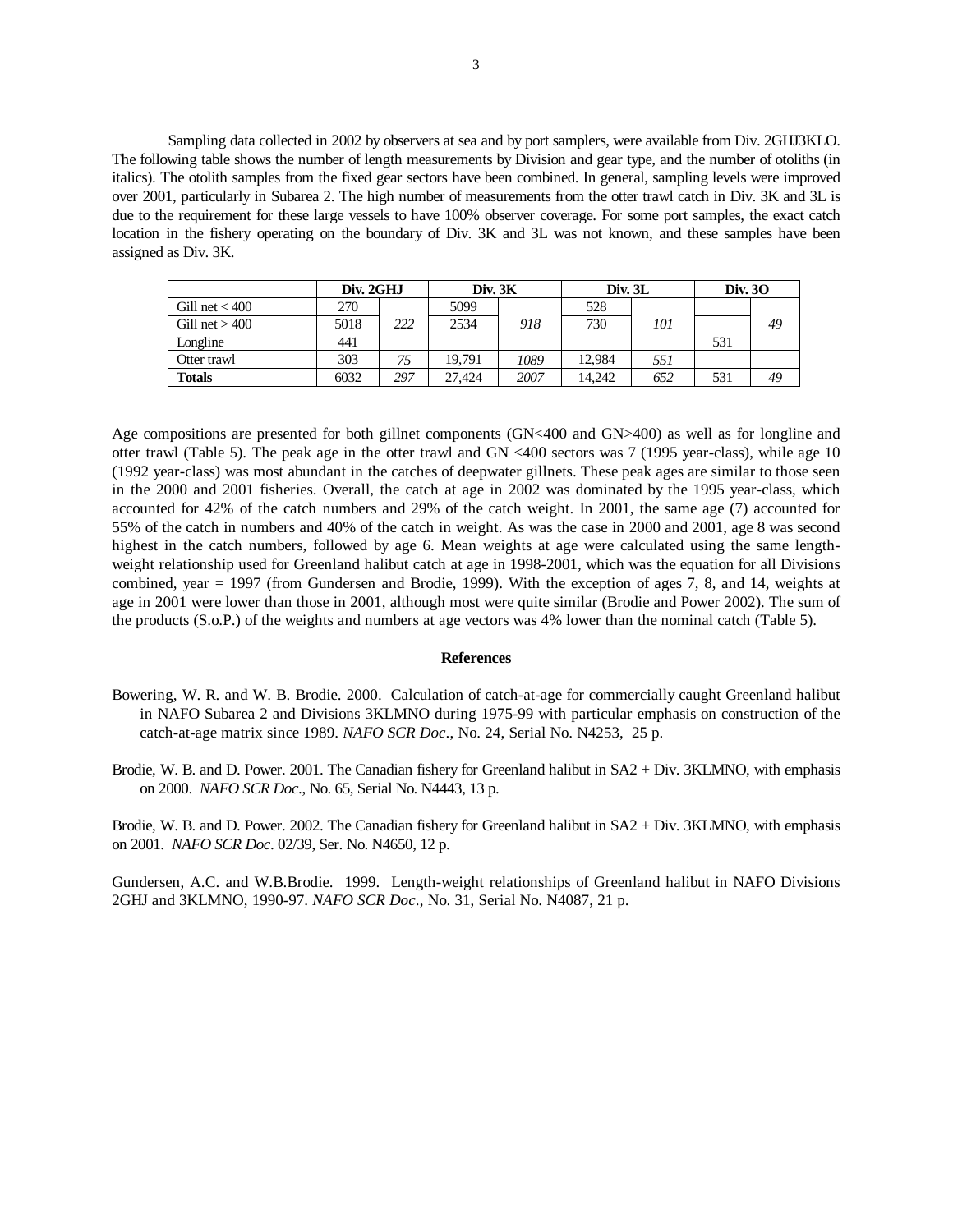Table 1. Canadian catch of G. halibut, by gear type. Table 2. Canadian catch of G. halibut, by Division.

Data in both tables from 1960-2002.

|      |             |                |                | <b>GEAR</b>  |           |       | <b>DIV</b> |               |        |       |       |                |                  |                |            |
|------|-------------|----------------|----------------|--------------|-----------|-------|------------|---------------|--------|-------|-------|----------------|------------------|----------------|------------|
| Year | <b>GNET</b> | LL             | <b>MIS</b>     | <b>UNSP</b>  | <b>OT</b> | TOT   | 2G         | $2\mathbf{H}$ | 2J     | 3K    | 3L    | 3M             | 3N               | 30             | <b>TOT</b> |
| 1960 |             |                |                | 660          |           | 660   |            |               |        | 610   | 50    |                |                  |                | 660        |
| 1961 |             |                |                | 741          |           | 741   |            |               |        | 613   | 128   |                |                  |                | 741        |
| 1962 |             |                |                | 586          |           | 586   |            |               |        | 479   | 107   |                |                  |                | 586        |
| 1963 |             | 5              |                | 771          |           | 776   |            |               |        | 592   | 184   |                |                  |                | 776        |
| 1964 |             |                |                | 1757         |           | 1757  |            |               |        | 870   | 887   |                |                  |                | 1757       |
| 1965 |             |                |                | 8082         |           | 8082  |            |               |        | 2129  | 5953  |                |                  |                | 8082       |
| 1966 | 257         | 194            | 15             | 15640        | 120       | 16226 |            |               |        | 3691  | 12518 |                | 17               |                | 16226      |
| 1967 | 93          | 144            | 95             | 15478        | 798       | 16608 |            |               | $\tau$ | 2892  | 13705 |                | $\mathbf{1}$     | 3              | 16608      |
| 1968 |             | 94             |                | 12766        | 493       | 13353 |            |               | 53     | 3672  | 9597  |                | 31               |                | 13353      |
| 1969 | 9980        | 850            | 69             | 412          | 245       | 11556 |            |               |        | 7140  | 4413  |                | $\mathbf{1}$     | $\overline{c}$ | 11556      |
| 1970 | 9818        | 371            | 119            | 318          | 85        | 10711 |            |               |        | 5937  | 4769  |                | 5                |                | 10711      |
| 1971 | 8947        | 153            | 55             | 180          | 75        | 9410  |            |               |        | 4160  | 5248  |                | $\mathfrak{2}$   |                | 9410       |
| 1972 | 8775        | 34             | 22             | 50           | 71        | 8952  |            |               |        | 4736  | 4216  |                |                  |                | 8952       |
| 1973 | 6546        | 35             | 70             | 102          | 95        | 6848  |            |               | 5      | 3602  | 3233  |                | 1                | 7              | 6848       |
| 1974 | 5500        | 49             | 16             | 8            | 184       | 5757  |            |               | 19     | 2817  | 2909  |                | 9                | 3              | 5757       |
| 1975 | 7510        | 3              | 53             | $\mathbf{1}$ | 247       | 7814  |            |               | 22     | 3245  | 4540  |                | $\tau$           |                | 7814       |
| 1976 | 8500        | 6              | 41             |              | 767       | 9314  | 62         | 168           | 153    | 4779  | 4144  | $\mathbf{1}$   | 7                |                | 9314       |
| 1977 | 15038       | 33             | 36             |              | 2866      | 17973 |            | 72            | 419    | 10751 | 6725  | 1              | $\boldsymbol{2}$ | 3              | 17973      |
| 1978 | 20622       | 46             | 83             |              | 3951      | 24702 |            | 14            | 1255   | 15875 | 7548  | $\mathbf{1}$   | 5                | 4              | 24702      |
| 1979 | 24550       | 116            | 116            |              | 5183      | 29965 |            | 34            | 3163   | 18165 | 8578  | $\mathfrak{2}$ | 17               | 6              | 29965      |
| 1980 | 27703       | 128            | 57             |              | 3946      | 31834 |            | 217           | 1157   | 17658 | 12742 | 14             | 43               | 3              | 31834      |
| 1981 | 17927       | 55             | 43             |              | 6155      | 24180 | 10         | 41            | 862    | 14379 | 8833  |                | 49               | 6              | 24180      |
| 1982 | 11038       | 69             | 59             |              | 8143      | 19309 | 15         | 5155          | 3942   | 6031  | 4105  |                | 55               | 6              | 19309      |
| 1983 | 9911        | 58             | 73             |              | 7085      | 17127 |            | 2578          | 2238   | 7679  | 4618  |                | 12               | $\mathbf{2}$   | 17127      |
| 1984 | 11100       | 27             | 100            |              | 6070      | 17297 |            | 1913          | 2796   | 7496  | 5078  |                | 12               | $\mathfrak{2}$ | 17297      |
| 1985 | 7422        | $\overline{c}$ | 42             |              | 4847      | 12313 |            | 1758          | 3101   | 4395  | 3023  |                | 35               | $\mathbf{1}$   | 12313      |
| 1986 | 6293        | $\tau$         | 20             |              | 1896      | 8216  |            | 82            | 2476   | 2886  | 2769  |                | $\boldsymbol{2}$ | $\mathbf{1}$   | 8216       |
| 1987 | 10849       | 22             | 115            |              | 2465      | 13451 |            | 6             | 4143   | 4740  | 4561  |                | $\mathbf{1}$     |                | 13451      |
| 1988 | 7715        | 70             | 53             |              | 629       | 8467  | 45         | 27            | 1867   | 4591  | 1921  | $\overline{c}$ | 12               | 2              | 8467       |
| 1989 | 10956       | 16             | 35             |              | 988       | 11995 |            | 190           | 2635   | 6342  | 2809  | 6              | 10               | 3              | 11995      |
| 1990 | 6732        | 18             | 15             |              | 2402      | 9167  | 57         | 171           | 2798   | 4075  | 2020  | 38             | $\overline{4}$   | 4              | 9167       |
| 1991 | 3440        | 36             | 9              |              | 3254      | 6739  |            | 50            | 3008   | 2215  | 1291  | 157            | 11               | 7              | 6739       |
| 1992 | 4470        | 30             | $\mathbf{1}$   |              | 2502      | 7003  | 428        | 230           | 476    | 3882  | 1951  | $\overline{4}$ | 10               | 22             | 7003       |
| 1993 | 3863        |                | 5              |              | 1034      | 4906  | 557        | 403           | 214    | 2398  | 880   |                | 19               | 435            | 4906       |
| 1994 | 2378        |                |                |              | 575       | 2953  | 1045       | 210           | 203    | 1032  | 258   |                | $\mathbf{1}$     | 204            | 2953       |
| 1995 | 2602        | $\mathbf{1}$   |                |              | 632       | 3235  | 1006       | 453           | 709    | 754   | 197   |                |                  | 116            | 3235       |
| 1996 | 5134        | $\mathbf{1}$   |                | $\mathbf{1}$ | 1043      | 6179  | 688        | 639           | 1058   | 2567  | 888   |                |                  | 339            | 6179       |
| 1997 | 5202        | 61             |                |              | 1017      | 6280  | 370        | 619           | 1513   | 2659  | 935   |                |                  | 184            | 6280       |
| 1998 | 3963        | 108            | $\overline{4}$ |              | 46        | 4121  | 358        | 418           | 1234   | 1374  | 633   |                | $\mathbf{1}$     | 103            | 4121       |
| 1999 | 3870        | 65             |                |              | 81        | 4016  | 65         | 103           | 1094   | 1940  | 683   |                |                  | 131            | 4016       |
| 2000 | 9271        | 18             | 5              | 14           | 1285      | 10593 | 45         | 81            | 1152   | 5845  | 2901  | $\mathbf{1}$   | $\mathbf{1}$     | 567            | 10593      |
| 2001 | 6395        | 123            | 14             |              | 1833      | 8365  | 63         | 251           | 1030   | 3999  | 2666  |                | 9                | 347            | 8365       |
| 2002 | 3854        | 652            |                |              | 1784      | 6290  | 374        | 360           | 1030   | 2933  | 1466  | 15             |                  | 112            | 6290       |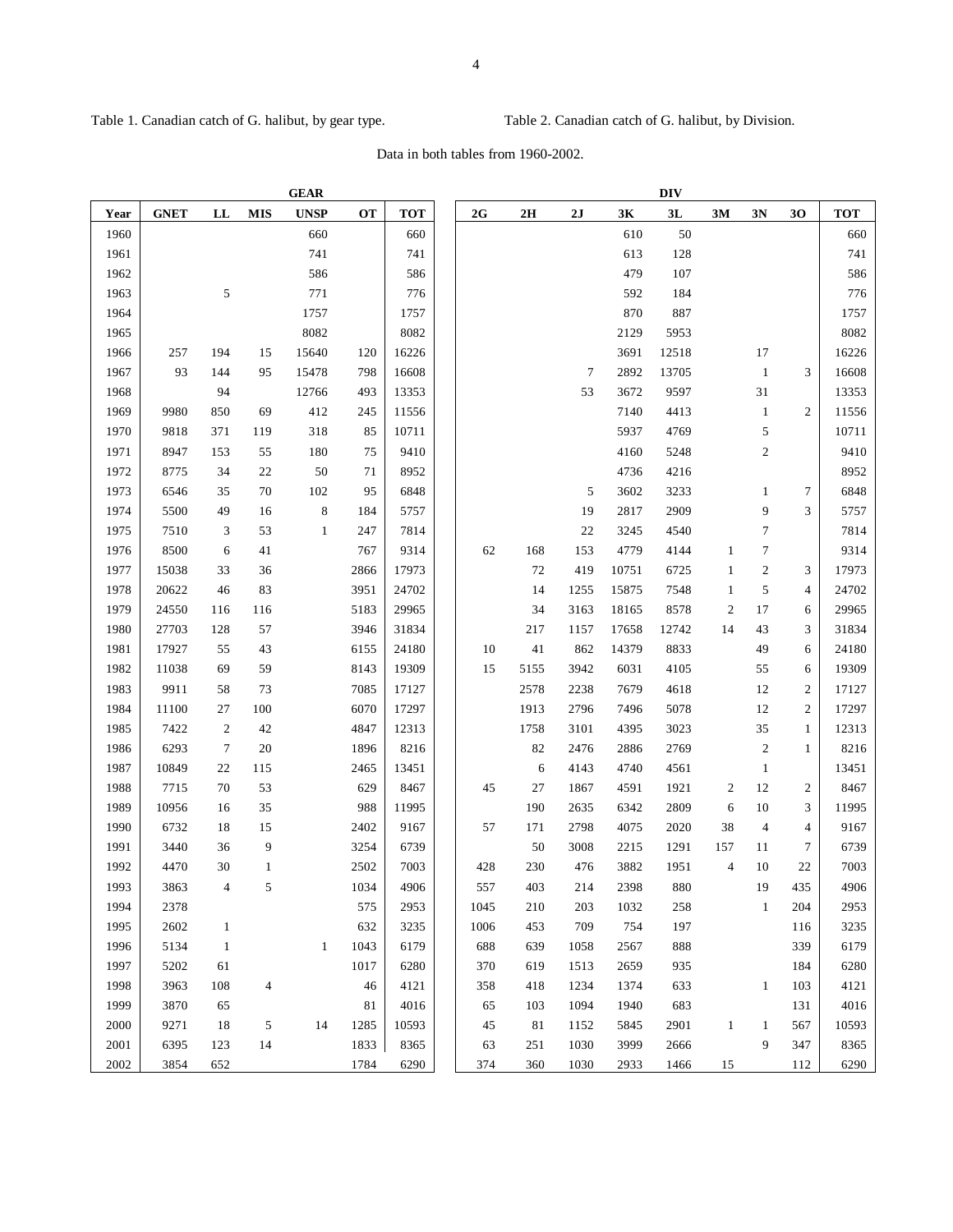|              |          |          |          |          |             |         | <b>Totals for</b> |                  |  |
|--------------|----------|----------|----------|----------|-------------|---------|-------------------|------------------|--|
|              | GN < 400 | GN > 400 | Longline | Ot trawl | <b>Misc</b> | Can (N) | Can (SF)          | <b>Can Total</b> |  |
| 2GH          | 67       | 203      | 44       |          |             | 314     |                   | 314              |  |
| 2J           | 280      | 519      | 10       | 218      | 3           | 1025    | 5                 | 1030             |  |
| 3K           | 2471     | 895      |          | 622      | 10          | 3973    | 26                | 3999             |  |
| 3L           | 1190     | 480      | 2        | 993      |             | 2569    | 97                | 2666             |  |
| 3NO          | 21       | 269      | 66       |          |             | 354     | 2                 | 356              |  |
| <b>Total</b> | 4029     | 2366     | 123      | 1833     | 14          | 8235    | 130               | 8365             |  |

Table 3a. Summary of Canadian catches of G. halibut in 2001 by area and gear.

Table 3b. Summary of Canada (NF) catches of G. halibut in 2002 by area and gear.

|              | GN <sub>400fm</sub> | GN > 400 | Longline | Otter trawl | Can(N) |
|--------------|---------------------|----------|----------|-------------|--------|
|              |                     |          |          |             |        |
| 2GH          | 154                 |          | 573      |             | 734    |
| 2J           | 389                 | 597      | 9        | 35          | 1030   |
| 3K           | 1304                | 830      | 28       | 771         | 2933   |
| 3L           | 56                  | 424      | 8        | 978         | 1466   |
| 3MO          | 93                  |          | 34       |             | 127    |
|              |                     |          |          |             |        |
| <b>Total</b> | 1996                | 1858     | 652      | 1784        | 6290   |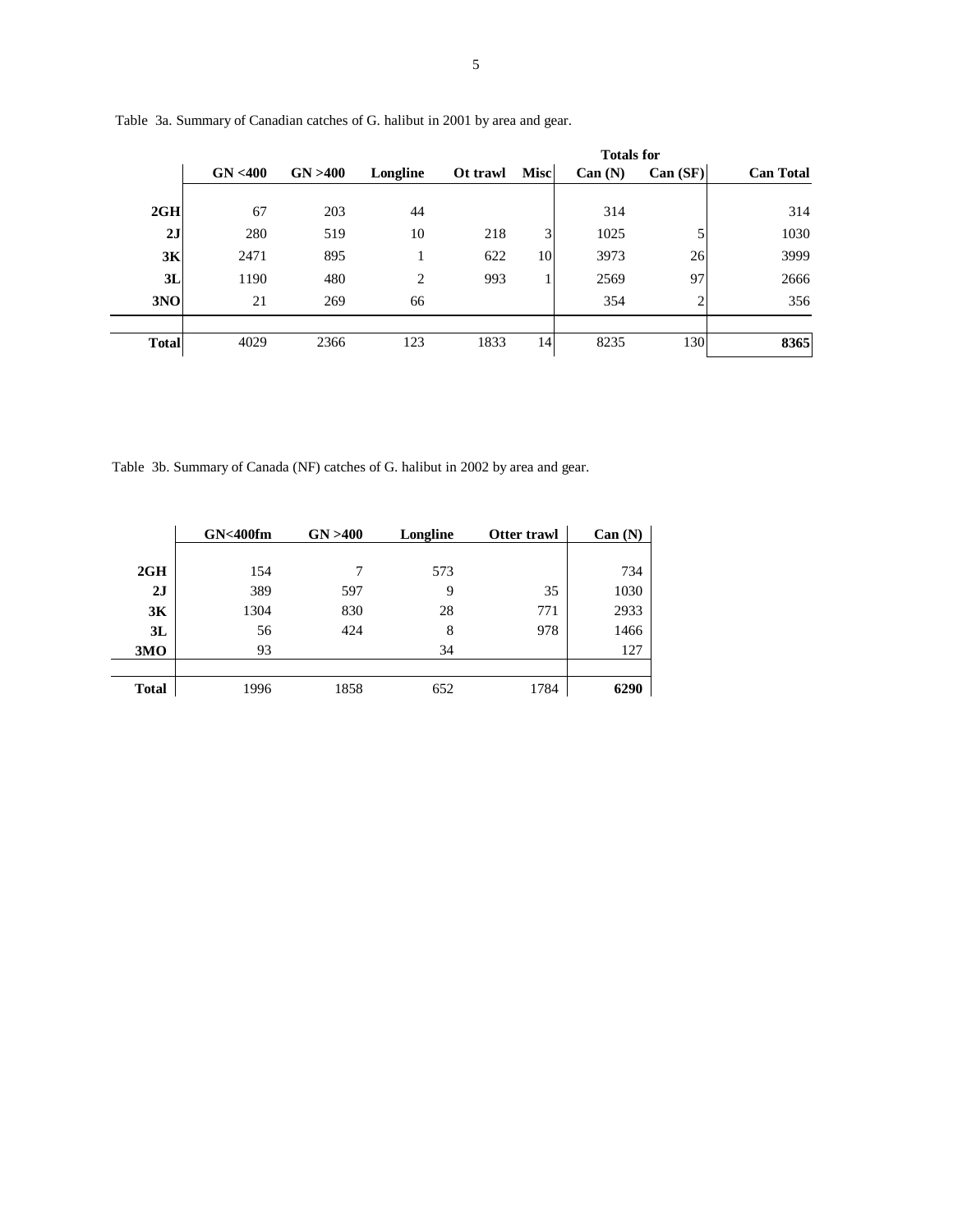|     |                    |                |                | Ma |     |                |              |         |              |                |                          |                |                |              |
|-----|--------------------|----------------|----------------|----|-----|----------------|--------------|---------|--------------|----------------|--------------------------|----------------|----------------|--------------|
|     |                    | Jan            | Feb            | r  | Apr | May            | Jun          | Jul     | Aug          | <b>Sep</b>     | Oct                      | <b>Nov</b>     | Dec            | <b>Total</b> |
|     |                    |                |                |    |     |                |              |         |              |                |                          |                |                |              |
|     | GN<400 fm          |                |                |    |     |                |              | 5       | 36           | 99             | 14                       |                |                | 154          |
| 2GH | GN>400 fm          |                |                |    |     |                |              | $\tau$  |              |                |                          |                |                | 7            |
|     | Longline           |                |                |    |     |                | 38           | 149     | 253          | 130            | 3                        |                |                | 573          |
|     | Total              |                |                |    |     |                | 38           | 161     | 289          | 229            | 17                       |                |                | 734          |
|     |                    |                |                |    |     |                |              |         |              |                |                          |                |                |              |
|     | GN<400 fm          |                |                |    |     |                | 69           | 245     | 64           | 11             |                          |                |                | 389          |
|     | GN>400 fm          |                |                |    |     | 5              | 222          | 292     | 75           | 3              |                          |                |                | 597          |
| 2J  | Otter Trawl        |                |                |    |     |                |              |         |              |                | 5                        | 30             |                | 35           |
|     | Longline           |                |                |    |     |                |              |         |              | 9              |                          |                |                | 9            |
|     | Total              |                |                |    |     | 5              | 291          | 537     | 139          | 23             | 5                        | 30             |                | 1030         |
|     |                    |                |                |    |     |                |              |         |              |                |                          |                |                |              |
|     | GN<400 fm          |                |                |    |     | $\mathbf{1}$   | 171          | 756     | 302          | 70             | $\overline{\mathcal{L}}$ |                |                | 1304         |
| 3K  | GN>400 fm          |                |                |    |     | 73             | 219          | 337     | 190          | 11             |                          |                |                | 830          |
|     | <b>Otter Trawl</b> |                | $\mathbf{1}$   | 52 | 128 | 149            | 431          | 7       |              |                |                          | 3              |                | 771          |
|     | Longline           |                |                |    |     |                |              | $\,1\,$ | 26           | 1              |                          |                |                | 28           |
|     | Total              |                | $\mathbf{1}$   | 52 | 128 | 223            | 821          | 1101    | 518          | 82             | $\overline{4}$           | $\overline{3}$ |                | 2933         |
|     |                    |                |                |    |     |                |              |         |              |                |                          |                |                |              |
|     | GN<400 fm          |                |                |    |     |                | $\mathbf{1}$ | 27      | 24           | 4              |                          |                |                | 56           |
| 3L  | GN>400 fm          |                |                |    |     | 92             | 12           | 59      | 221          | 39             | $\mathbf{1}$             |                |                | 424          |
|     | <b>Otter Trawl</b> |                | $\overline{4}$ | 13 | 142 | 346            | 289          | 175     |              |                | 3                        | 6              |                | 978          |
|     | Longline           |                |                |    | 4   | 4              |              |         |              |                |                          |                |                | $\,8\,$      |
|     | Total              |                | $\overline{4}$ | 13 | 146 | 442            | 302          | 261     | 245          | 43             | $\overline{4}$           | 6              |                | 1466         |
|     |                    |                |                |    |     |                |              |         |              |                |                          |                |                |              |
| 3MO | Gillnet            | $\mathfrak{2}$ | 23             | 15 | 18  | $\mathbf{1}$   | 26           | 3       | $\mathbf{1}$ | $\mathbf{1}$   |                          |                | 3              | 93           |
|     | Longline           | $\overline{c}$ |                |    | 15  | $\mathbf{1}$   |              |         |              | $\mathbf{1}$   | 13                       | $\sqrt{2}$     |                | 34           |
|     |                    | $\overline{4}$ | 23             | 15 | 33  | $\overline{c}$ | 26           | 3       | $\mathbf{1}$ | $\overline{2}$ | 13                       | $\overline{c}$ | $\overline{3}$ |              |
|     | Total              |                |                |    |     |                |              |         |              |                |                          |                |                | 127          |
|     | <b>TOTAL</b>       | $\overline{4}$ | 28             | 80 | 307 | 672            | 1478         | 2063    | 1192         | 379            | 43                       | 41             | 3              | 6290         |

Table 4. Canadian catches of G. halibut in SA 2 + Div 3KLMNO in 2002 by area, gear, and month.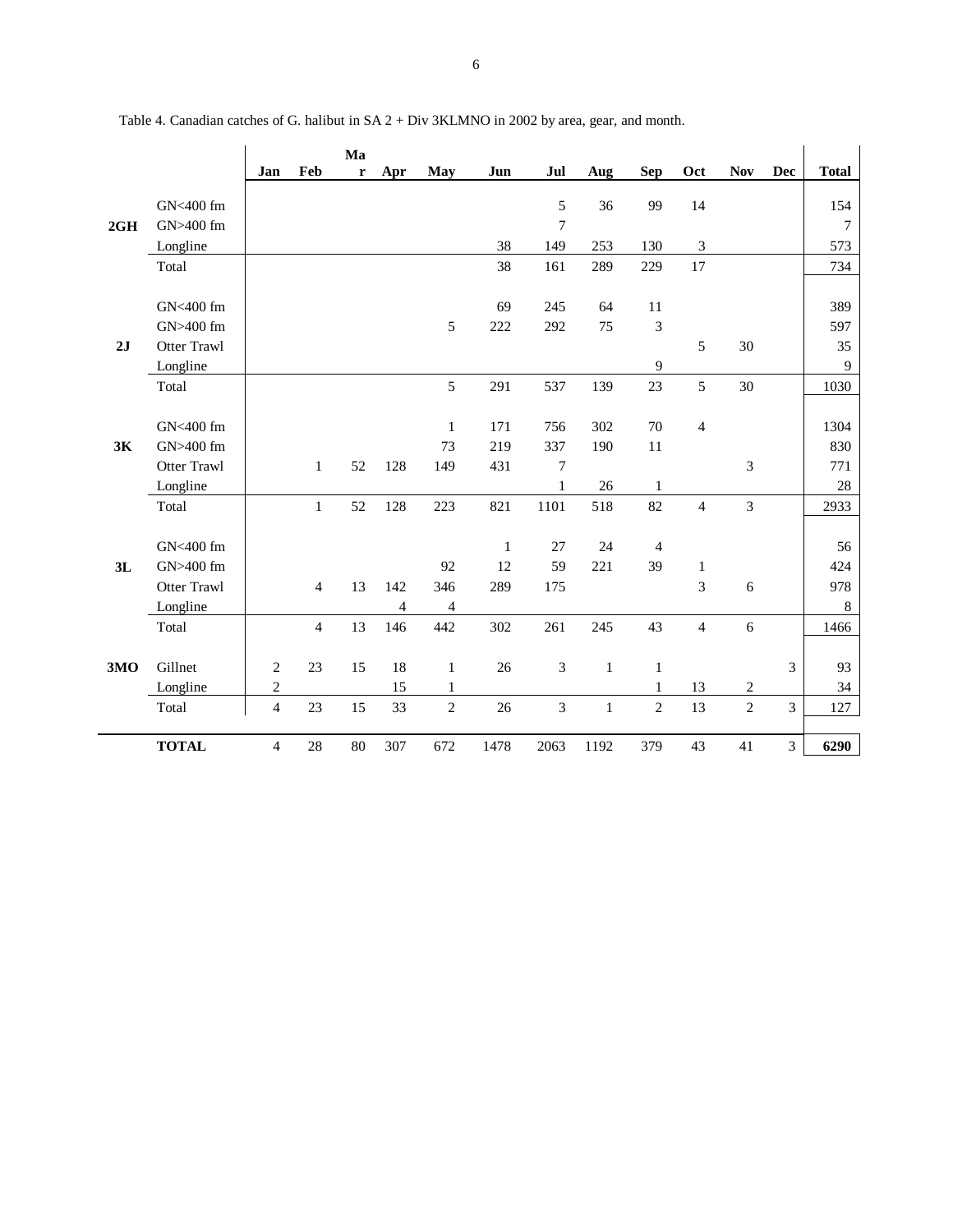|                                                   |             | Gear             |                  |                | Mean         |         |            |          |  |  |
|---------------------------------------------------|-------------|------------------|------------------|----------------|--------------|---------|------------|----------|--|--|
| Age                                               | Otter trawl | <b>GN&lt;400</b> | <b>GN&gt;400</b> | Long line      | <b>Total</b> | Len(cm) | $Wgt$ (kg) | S.O.P(t) |  |  |
| 3                                                 | $\ast$      |                  |                  |                | 0.4          | 32.6    | 0.278      | 0.1      |  |  |
| 4                                                 | 10          |                  |                  |                | 10           | 32.9    | 0.283      | 2.8      |  |  |
| 5                                                 | 72          | 3                | $\ast$           |                | 75           | 37.5    | 0.430      | 32.3     |  |  |
| 6                                                 | 421         | 49               | $\mathbf{1}$     | 1              | 471          | 41.8    | 0.609      | 286.8    |  |  |
| 7                                                 | 1062        | 826              | 13               | 15             | 1916         | 47.7    | 0.917      | 1757.0   |  |  |
| 8                                                 | 351         | 669              | 55               | 59             | 1134         | 52.1    | 1.210      | 1372.1   |  |  |
| 9                                                 | 41          | 99               | 103              | 47             | 290          | 58.9    | 1.769      | 513.0    |  |  |
| 10                                                | 17          | 42               | 142              | 38             | 238          | 63.6    | 2.256      | 536.9    |  |  |
| 11                                                | 5           | 13               | 120              | 33             | 170          | 68.5    | 2.855      | 485.4    |  |  |
| 12                                                | 1           | 6                | 84               | 31             | 122          | 73.1    | 3.507      | 427.9    |  |  |
| 13                                                | $\ast$      | $\overline{4}$   | 60               | 13             | 77           | 77.8    | 4.279      | 329.5    |  |  |
| 14                                                | $\ast$      | $\overline{c}$   | 24               | 9              | 35           | 82.5    | 5.146      | 180.1    |  |  |
| 15                                                | 1           | 1                | 11               | $\overline{c}$ | 15           | 84.7    | 5.595      | 83.9     |  |  |
| 16                                                | $\ast$      | *                | 3                | $\ast$         | 3            | 88.9    | 6.512      | 19.5     |  |  |
| 17                                                |             |                  | $\mathbf{1}$     | *              | 0.5          | 91.0    | 6.979      | 3.5      |  |  |
| 18                                                |             |                  | $\ast$           | $\ast$         | 0.4          | 92.5    | 7.345      | 2.9      |  |  |
| 19                                                |             |                  | $\mathbf{1}$     | $\ast$         | 0.6          | 92.8    | 7.426      | 4.5      |  |  |
| 20                                                |             |                  |                  |                | $\bf{0}$     |         |            | $0.0\,$  |  |  |
| 21                                                |             |                  |                  |                | $\bf{0}$     |         |            | $0.0\,$  |  |  |
| $22\,$                                            |             |                  | $\ast$           | $\ast$         | 0.2          | 90.5    | 6.855      | 1.4      |  |  |
|                                                   |             |                  |                  |                | 4558         |         |            | 6040     |  |  |
| Catch= $6290$<br>$*$ indicates catch $<$ 500 fish |             |                  |                  |                |              |         |            |          |  |  |

Table 5. Catch at age for the Canadian catch of G.halibut in SA 2 + Div. 3KLMNO in 2002. Catch at age in thousands of fish. See text for definition of GN gear types.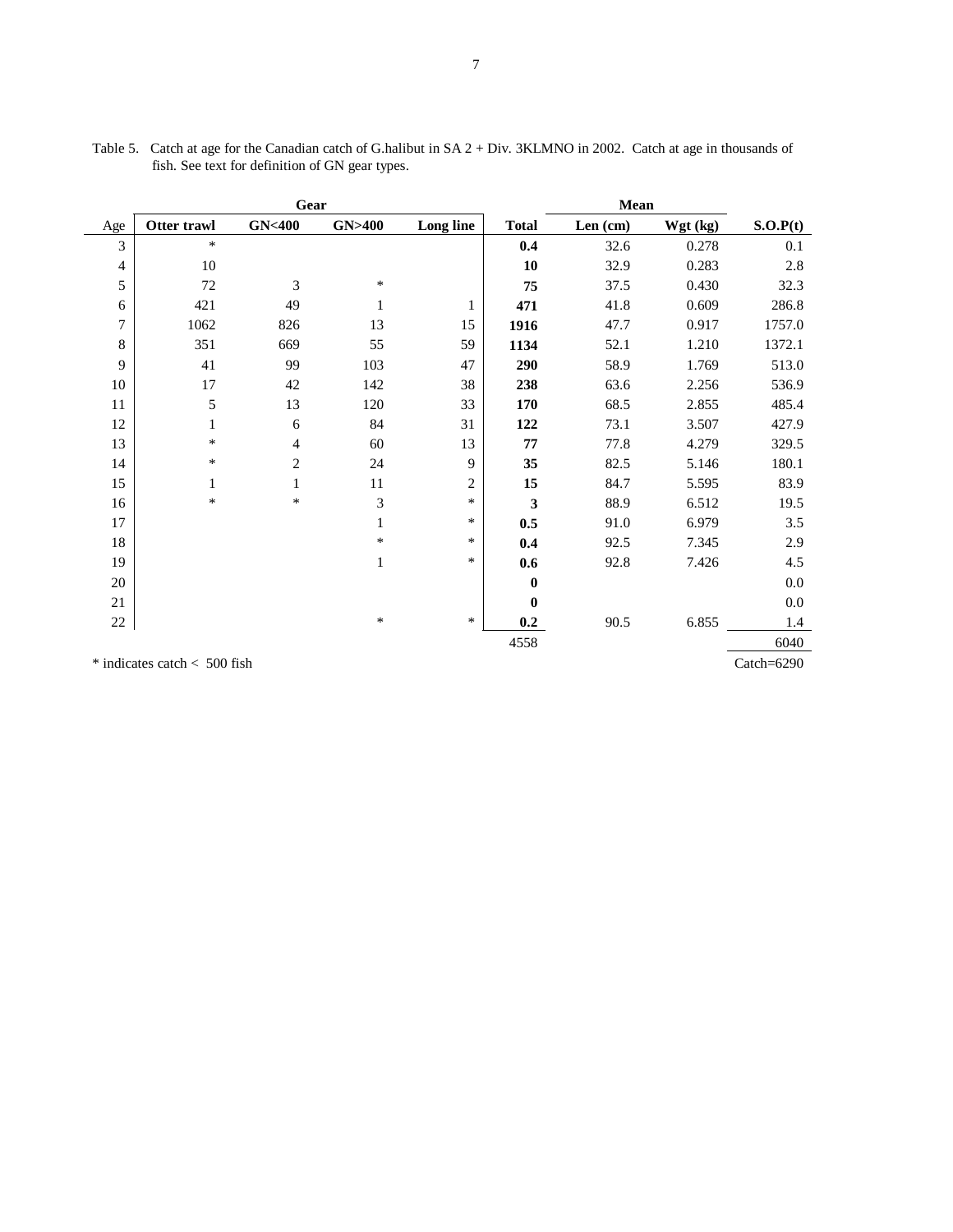

Fig. 1. Distribution of Can(N) Greenland halibut catch (tons) from the 2000 commercial fishery. Represented is catch from directed fisheries and by-catch from other fisheries aggregated by 10minute square for all gears from Div. 2G to Div. 3O where position was recorded on the logbook.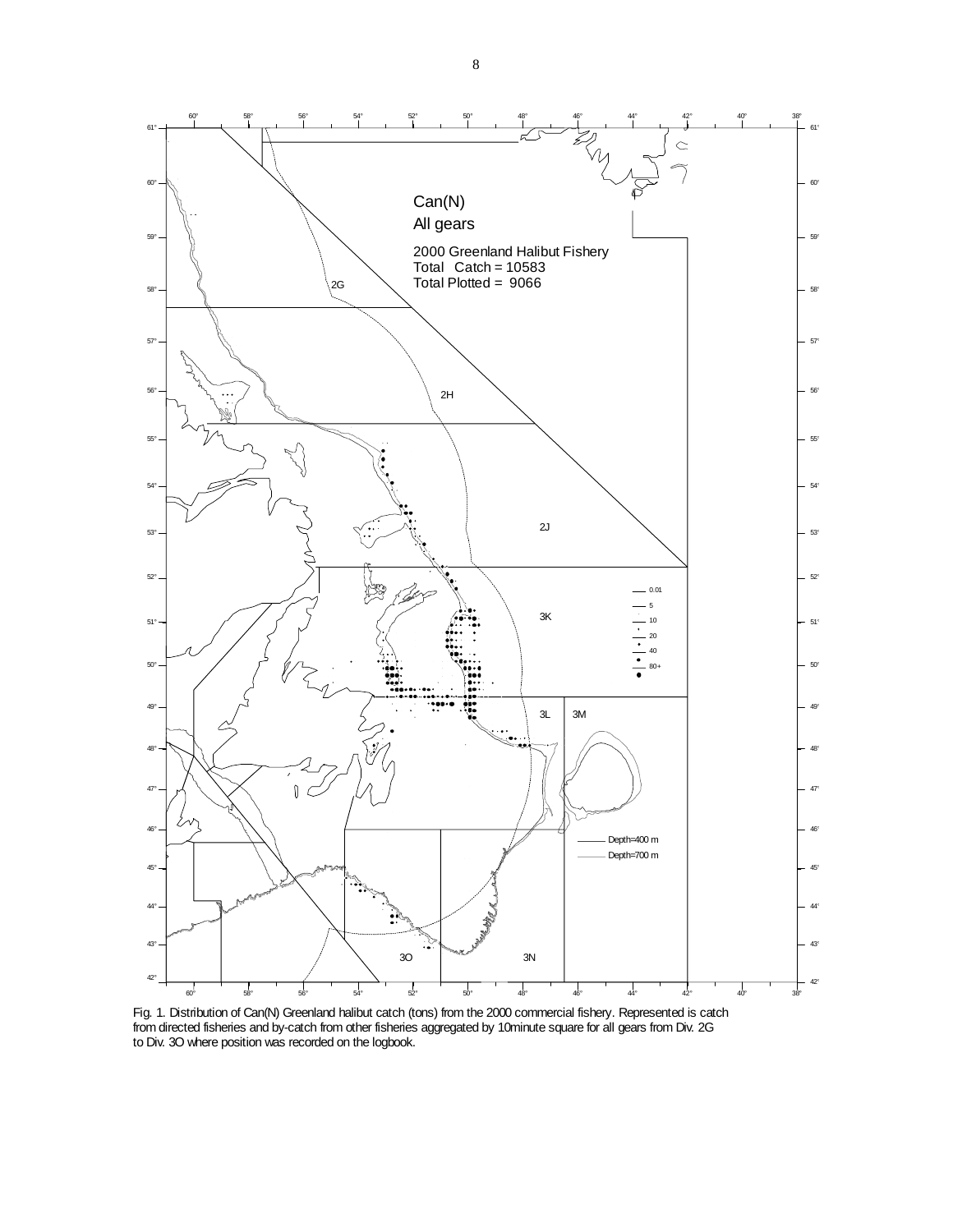

Fig. 2. Distribution of Can(N) Greenland halibut catch (tons) from the 2001 commercial fishery. Represented is catch from directed fisheries and by-catch from other fisheries aggregated by 10minute square for all gears from Div. 2G to Div. 3O where position was recorded on the logbook.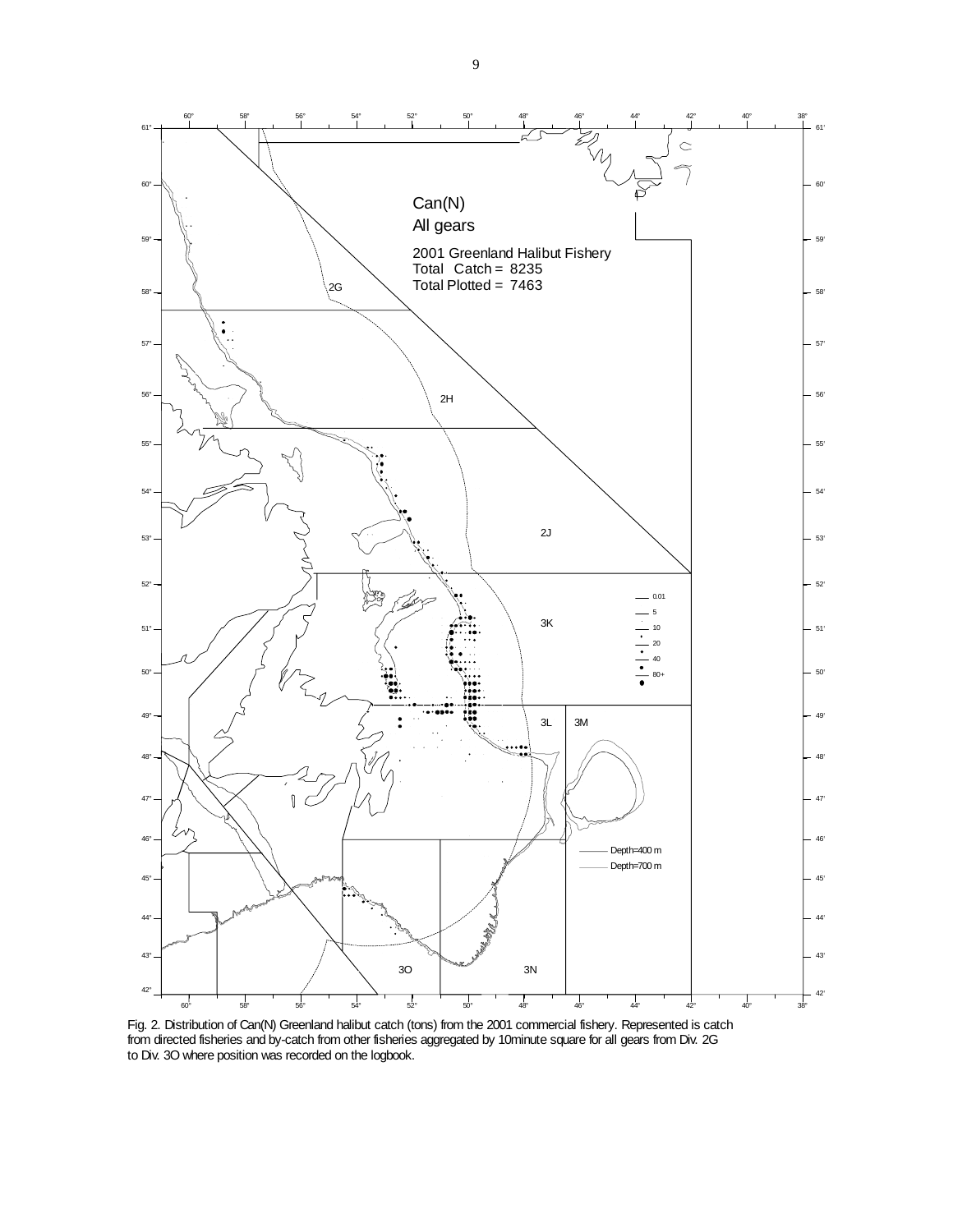

Fig. 3. Distribution of Can(N) Greenland halibut catch (tons) from the 2002 commercial fishery. Represented is catch from directed fisheries and by-catch from other fisheries aggregated by 10minute square for all gears from Div. 2G to Div. 3O where position was recorded on the logbook.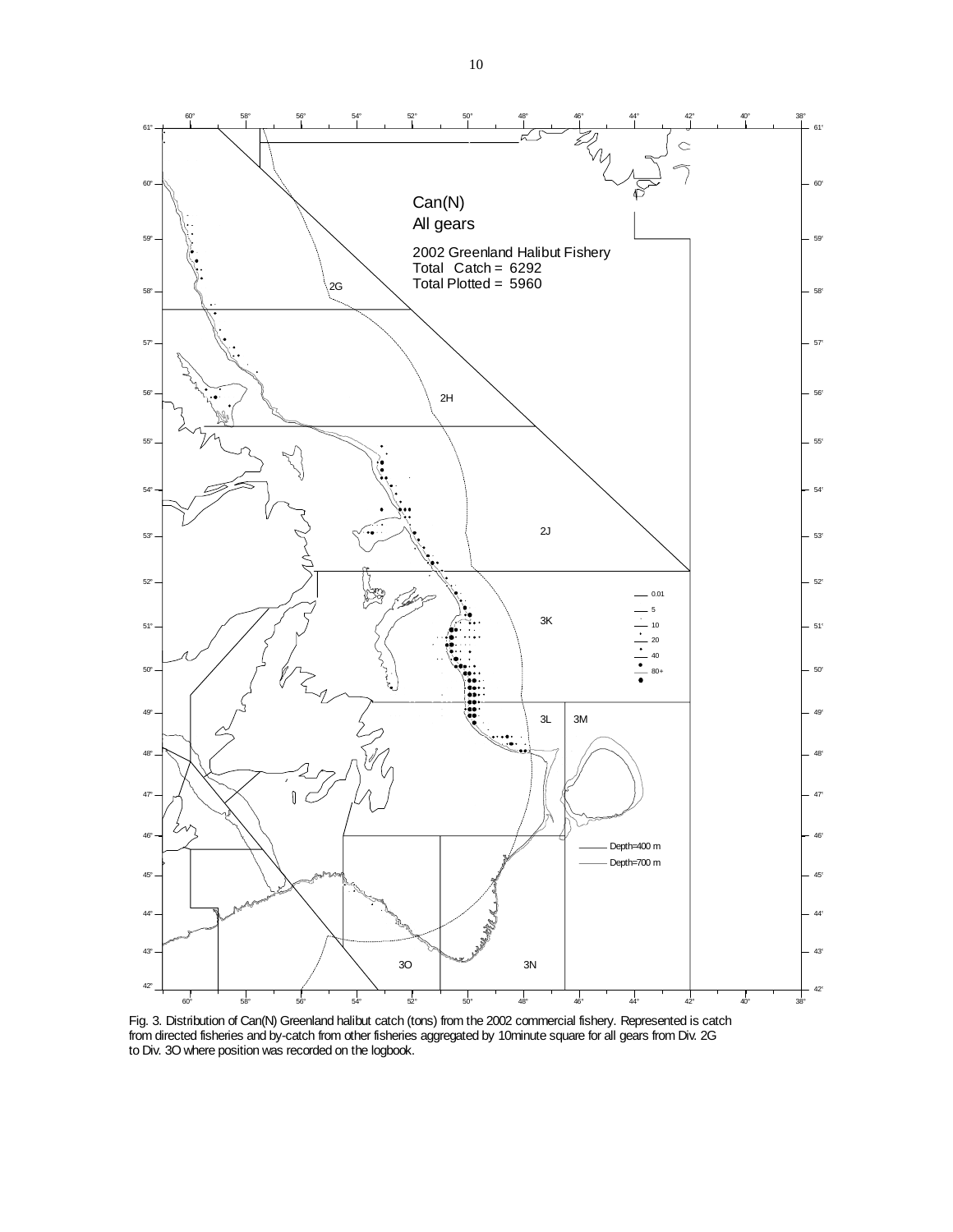

Fig. 4. Distribution of Can(N) Greenland halibut catch (tons) from the 2002 commercial fishery. Represented is GILLNET (<400 fathoms and >400 fathoms), LONGLINE and OTTER TRAWL from directed fisheries and by-catch from other fisheries. The data are aggregated by 10-minute square for Div. 2J3KL where position was recorded on the logbook.

hl2001 if t b ACN

11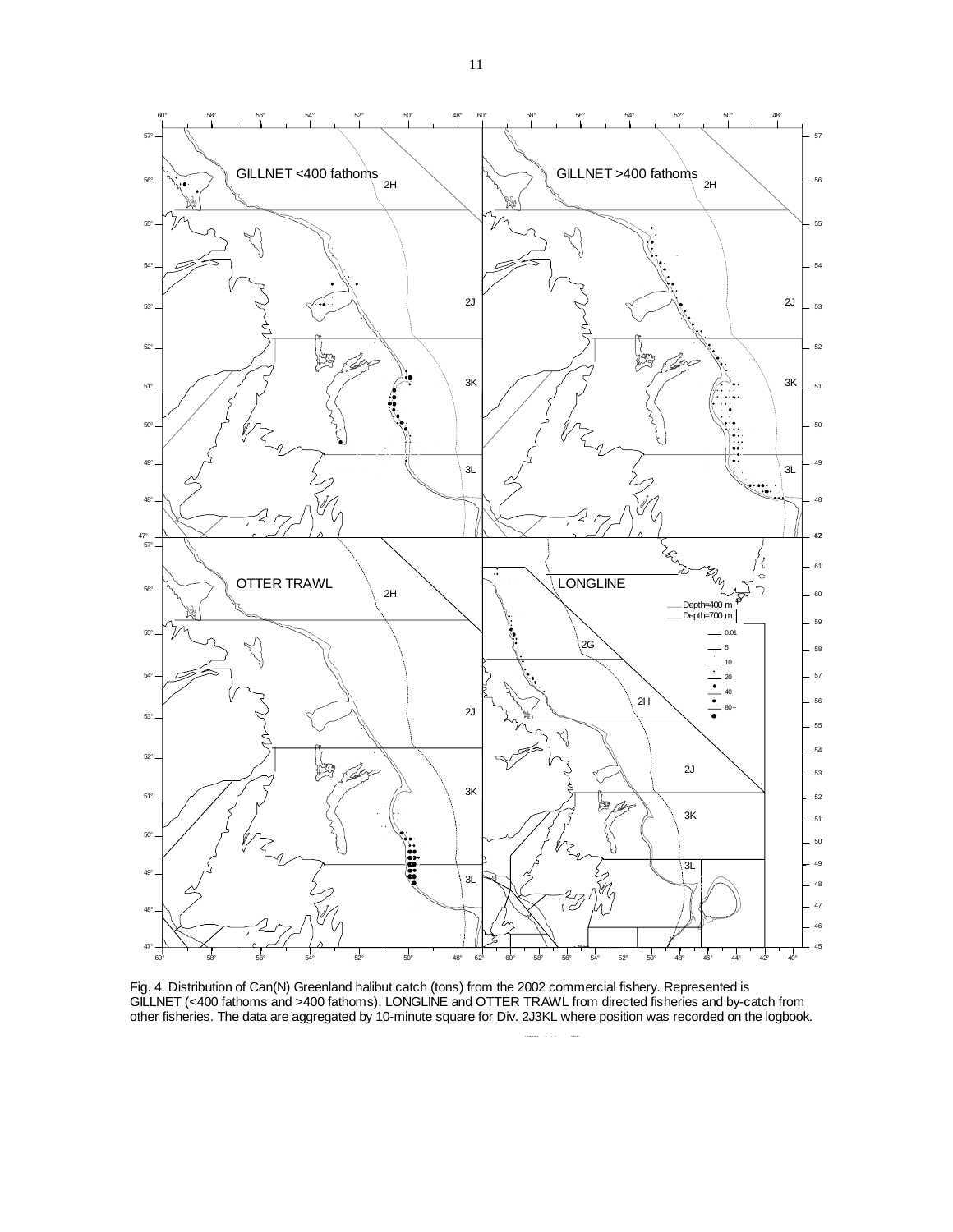

Fig. 5. Distribution of Can(N) Greenland halibut catch (tons) from the 2002 commercial fishery. Represented is GILLNET (<400 fathoms) for various months from directed fisheries and by-catch from other fisheries. The data are aggregated by 10-minute square for Div. 2J3KL where position was recorded on the logbook.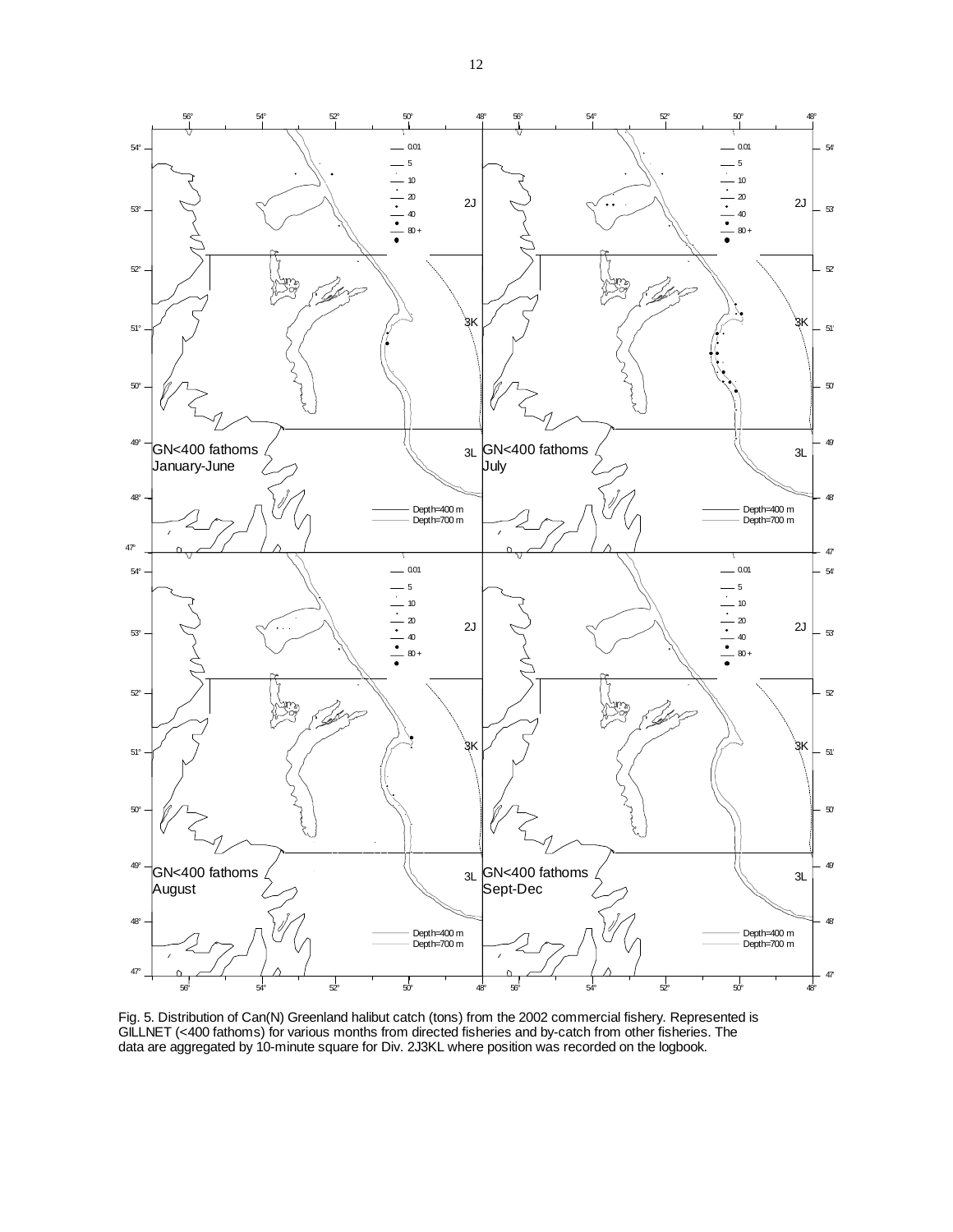

Fig. 6. Distribution of Can(N) Greenland halibut catch (tons) from the 2002 commercial fishery. Represented is GILLNET (>400 fathoms) for various months from directed fisheries and by-catch from other fisheries. The data are aggregated by 10-minute square for Div. 2J3KL where position was recorded on the logbook.